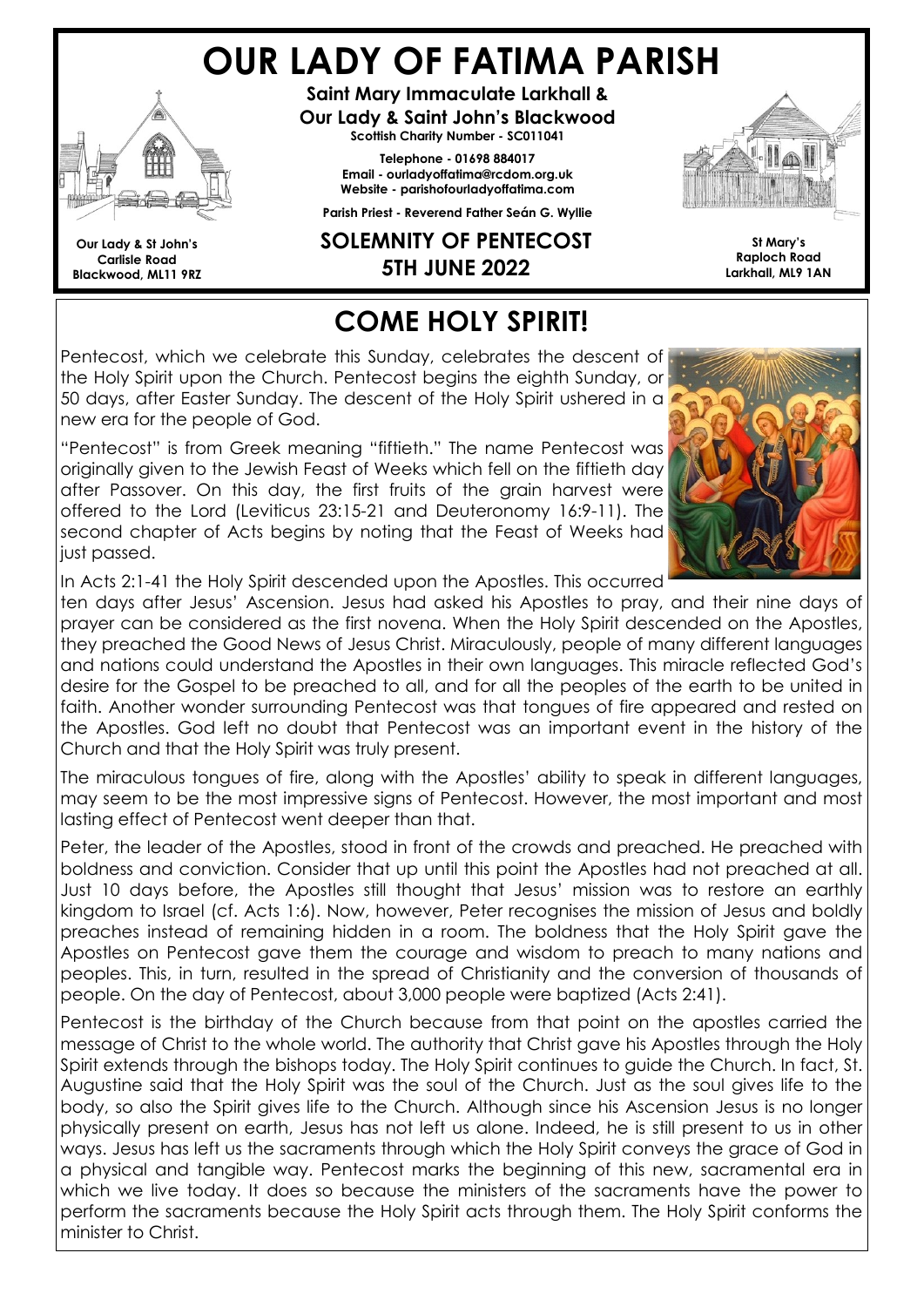## THIS WEEK IN OUR LADY OF FATIMA PARISH

| <b>Sunday 5th June</b><br>10.00am<br>12noon<br>5.00pm | Holy Mass for the Solemnity of Pentecost (St Mary's)<br>Holy Mass for the Solemnity of Pentecost (Our Lady & St John's)<br>Holy Mass for the Solemnity of Pentecost (Our Lady & St John's)                 |  |  |
|-------------------------------------------------------|------------------------------------------------------------------------------------------------------------------------------------------------------------------------------------------------------------|--|--|
| Monday 6th June                                       |                                                                                                                                                                                                            |  |  |
| 11.30 am<br>12noon                                    | Recitation of the Holy Rosary (St Mary's)<br>Holy Mass for the Memoria of Mary, Mother of the Church (St Mary's)                                                                                           |  |  |
| <b>Tuesday 7th June</b>                               |                                                                                                                                                                                                            |  |  |
| 9.00am<br>$9.30$ am                                   | Recitation of the Holy Rosary (Our Lady & St John's)<br>Votive Mass of the Holy Spirit (Our Lady & St John's)                                                                                              |  |  |
| <b>Wednesday 8th June</b>                             |                                                                                                                                                                                                            |  |  |
| 9.30am<br>9.30am<br>10.00am<br>7.00pm                 | Adoration of the Blessed Sacrament until 9.55am (St Mary's)<br>Confessions until 9.50am (St Mary's)<br>Votive Mass of the Holy Spirit (St Mary's)<br>Votive Mass of the Holy Spirit (Our Lady & St John's) |  |  |
| <b>Thursday 9th June</b>                              |                                                                                                                                                                                                            |  |  |
| 9.00am<br>9.00am<br>9.30am                            | Adoration of the Blessed Sacrament until 9.25am (Our Lady & St John's)<br>Confessions until 9.20am (Our Lady & St John's)<br>Holy Mass for the Feast of St Columba (Our Lady & St John's)                  |  |  |
| Friday 10th June                                      |                                                                                                                                                                                                            |  |  |
| 9.30am<br>10.00am                                     | Recitation of the Holy Rosary (St Mary's)<br>Votive Mass of the Holy Spirit (St Mary's)                                                                                                                    |  |  |
| <b>Saturday 11th June</b>                             |                                                                                                                                                                                                            |  |  |
| 4.45pm<br>5.30pm                                      | Confessions until 5.15pm (St Mary's)<br>Vigil Mass for the Solemnity of the Most Holy Trinity (St Mary's)                                                                                                  |  |  |

IF YOU ARE RETIRED, OFF WORK OR ON HOLIDAY PLEASE CONSIDER COMING TO WEEKDAY MASS

#### FEAST DAYS THIS WEEK

6th June - Memoria of Mary, Mother of the Church - Pope Francis inscribed the Memoria of the Blessed Virgin Mary, Mother of the Church in the Roman Calendar in 2018 to remind all Christ's disciples, that, if they want to grow and be filled with the love of God, it is necessary to plant their lives firmly on three great realities: the Cross, the Eucharist, and the great Mother of God.

9th June - Feast of St Columba - St Columba was born of royal blood in Gartan, County Donegal. In the year 563 he left for Iona where he founded a monastery from which the Catholic Faith was preached in the Highlands and Islands of Scotland. He died in 597 and was buried on Iona.

11th June - Memoria of St Barnabas - St Barnabas was a Levite of Cypriot origin who sold land he owned and gave the money to help the early Church. He smoothed over the first meetings between St Paul, the former persecutor of the Christian community and the Apostles. The growing Church in Antioch was entrusted to his care. He went to Tarsus to have St Paul join him and they go together on the first of the long missionary journeys. On their return they go to the Church's first Council at Jerusalem which considered how to relate to the increasing number of Gentiles who were asking for Baptism. About to embark on a second missionary journey, Barnabas and Paul have a "violent quarrel" and Barnabas sets sail for his native Cyprus to preach the Gospel there. Tradition, which honours him with the title 'Apostle', says he was martyred at Salamis in the year 61. He is the patron of Cyprus, Antioch, and against hailstorms.

#### BABY LUCA BRANNAN

Luca Brannan is just 17 months old and has been diagnosed with an inflammatory myofibroblastic tumour (IMT) that requires regular treatment. He has to be taken each day to the Glasgow Children's Hospital. Kieran and Shannen, his mum and dad, are organising an event at Hamilton Accies New Douglas Park next month. Raffle tickets will be on sale at the back of St Mary's after the Saturday Vigil Mass and the Sunday 10.00am Mass. The raffle prizes include various football strips, corporate suite at Parkhead, various hotel overnights for two, Spa Day, beauty voucher, MOT to the value of £250, Snap on Tools worth £250, various bottles and Coerver Football Training Camp vouchers.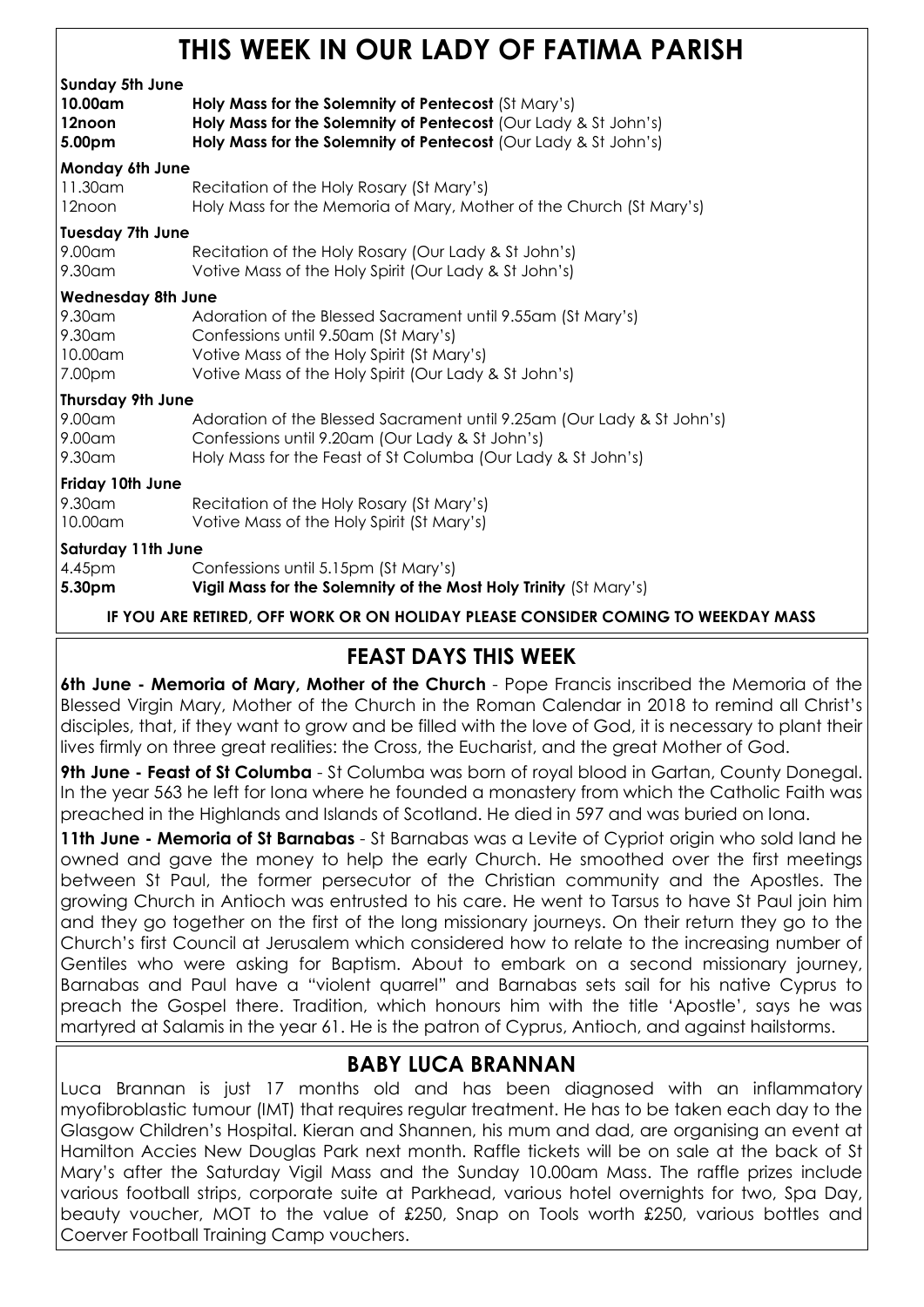#### MASS FOR MARRIED COUPLES

To celebrate the World Meeting of Families taking place in Rome late June, there will be a special Mass in our parish for all married couples. The Mass will take place on 29th June at 7.00pm in Our Lady & St John's and all married couples can collectively renew their marriage vows at this Mass. Any couple preparing for marriage who would like their engagement ring blessed, or any married couple who would like their wedding rings blessed will have the opportunity after Mass for this to take place. All married couples are warmly invited to this Mass.

| <b>PARISH FINANCES</b>                                                                                                                                                                                                                                                                                                                                                                                                            |                                              | <b>RCIA</b>                                                                                                                                                                                                                                                                                                                                                                                                                                    |
|-----------------------------------------------------------------------------------------------------------------------------------------------------------------------------------------------------------------------------------------------------------------------------------------------------------------------------------------------------------------------------------------------------------------------------------|----------------------------------------------|------------------------------------------------------------------------------------------------------------------------------------------------------------------------------------------------------------------------------------------------------------------------------------------------------------------------------------------------------------------------------------------------------------------------------------------------|
| <b>Collection &amp; Donations:</b><br><b>Ascension Collection:</b><br><b>Standing Orders &amp; Bank Transfers:</b><br><b>TOTAL:</b>                                                                                                                                                                                                                                                                                               | £852.00<br>£317.00<br>£1,127.00<br>£2,296.00 | The RCIA programme will begin<br>again after the summer for anyone<br>interested in becoming a Catholic.<br>Please speak with Fr Wyllie before the                                                                                                                                                                                                                                                                                             |
| <b>Communications Collection:</b><br>Many thanks for your very generous support                                                                                                                                                                                                                                                                                                                                                   | £231.00                                      | summer holidays if you are interested<br>in becoming a Catholic next Easter.                                                                                                                                                                                                                                                                                                                                                                   |
| <b>PARISH PILGRIMAGE</b>                                                                                                                                                                                                                                                                                                                                                                                                          |                                              | <b>CHURCHES OPEN FOR PRAYER</b>                                                                                                                                                                                                                                                                                                                                                                                                                |
| Many thanks to all those parishioners who<br>came along to the Parish Pilgrimage to Carfin<br>Grotto, it was lovely to see so many<br>parishioners join us for the day, especially for<br>the Mass in the Glass Chapel. A word of thanks<br>must go to the catering and Grotto staff who<br>made the visit so enjoyable and memorable.<br>Throughout the day we had around 70<br>parishioners there to enjoy the day. The SSVP of |                                              | Over the past year both churches have been<br>open for private prayer during the day. It has<br>been very heartening to see the number of<br>people who pop in to light a candle or who<br>take the opportunity for silent prayer before the<br>tabernacle. Fr Wyllie encourages all parents,<br>carers and children to try and make an effort<br>to pop into the church before or after school<br>for a moment of prayer, especially now that |

#### St Mary's made a donation of £750.00 toward the cost of the day. We thank them for their

generosity in helping to offset the cost.

#### AUCHLOCHAN MASS

The next Mass with the residents of Auchlochan will take place on Thursday 16th June at 12.30pm followed by a function in the Parish Hall. All parishioners are warmly invited to come along to the Mass & the Hall afterwards.

#### CONGRATULATIONS

We offer our prayerful congratulations to Scott Maquilang who will receive his First Holy Communion at the 12noon Mass in Our Lady & St John's today. We pray that Scott will always love and appreciate the beautiful gift of the Lord in the Sacrament of Holy Communion and grow in that love and appreciation every day.

#### BUILDING FUND

The next collection for the Building Fund will take place on the weekend of 18th/19th June, the Solemnity of Corpus Christi. This collection helps with the cost of maintaining our parish buildings and grounds. We are custodians of two beautiful churches so please give as generously as you can to this collection.

a moment ot prayer, especially now that the better weather is here. Both churches are open from 8.30am until 5.30pm Monday to Friday; St Mary's is open on a Saturday from 9.00am until 6.30pm and then a Sunday from 9.00am until 6.00pm or after the evening liturgy. Our Lady & St John's is open on a Sunday from 11.00am until after the 5.00pm Mass.

#### FEAST DAY OF ST ANTHONY

There will be a special Mass to celebrate the Feast of St Anthony on 13th June at 7.00pm in St Mary's. There will be the traditional blessing of the lilies at this Mass. Parishioners are invited to bring along lilies to the Mass and at the conclusion of the Homily the lilies will be blessed. St Anthony is almost always portrayed with lilies, a sign of purity. If you like lilies in the house or know of someone who would appreciate a blessed lily please come along.

#### NEW ALTAR SERVERS

Fr Wyllie would like to extend an invitation to all the boys and girls of the parish to consider becoming altar servers. Please speak with him after Mass if you would like to join our team of altar servers. This is a beautiful way to serve God and grow closer to him in the Eucharist, especially for the young boys in our parish to help foster vocations to the priesthood.